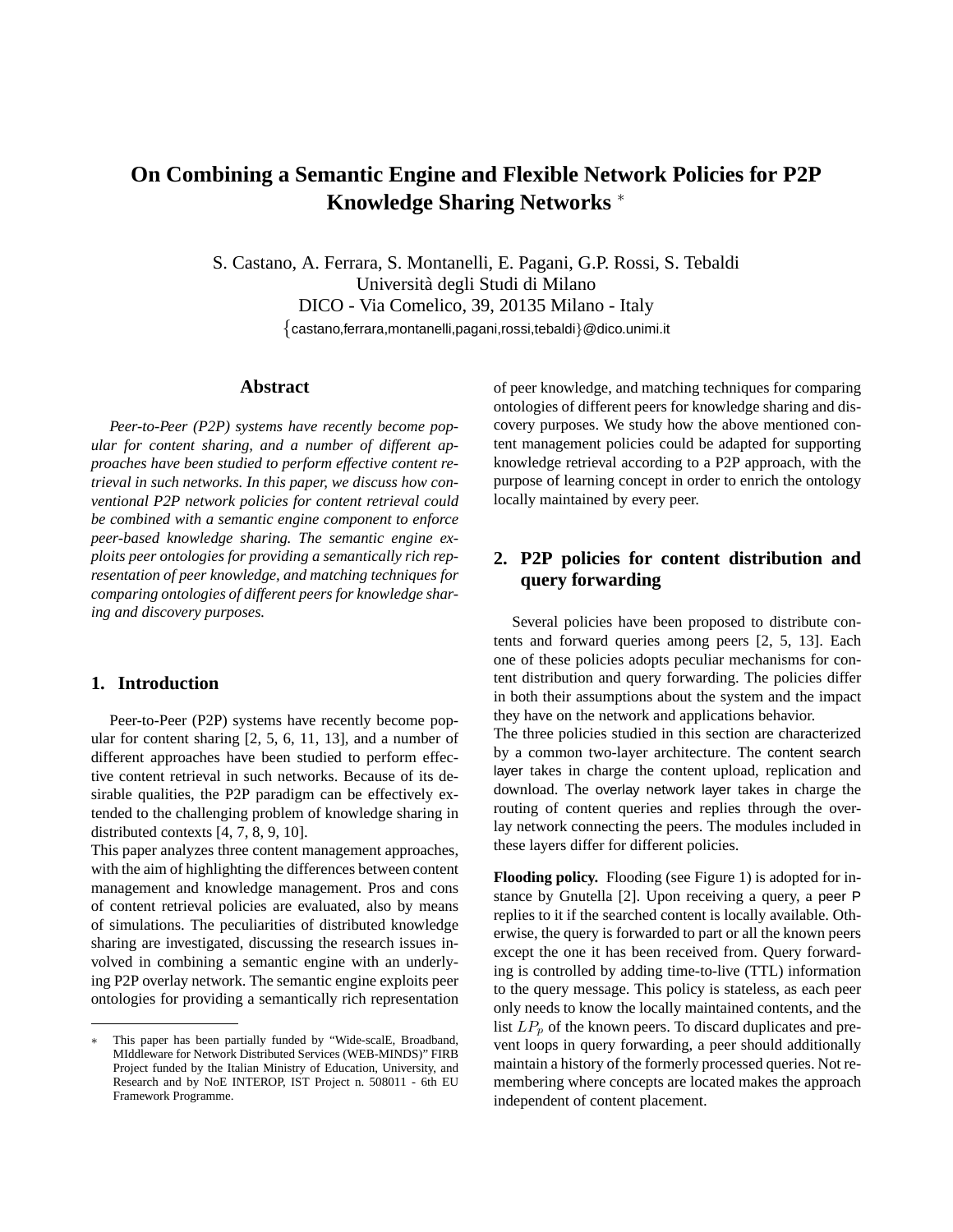

## **Figure 1. Functional architecture of a peer in the** flooding **policy**

**Deterministic placement policy.** According to this policy (see Figure 2) – adopted for instance by CAN  $[13]$  – contents are placed in pre-determined peers. A *hash function* is defined, which associates a key with each content name. A distance function between two keys must be defined. Each key represents a point on a k-dimensional toroid. Each peer involved in the system is in charge of the management of the contents whose keys are in a given range; the range characterizes an area of the toroidal surface. A peer  $p$  also stores the addresses of the peers managing adjacent areas (list  $LP_p$ in the figure). The routing module forwards a query pointto-point, by exploiting a greedy approach: the query is addressed to the peer, among the adjacent ones, owning the range of keys nearest to the key of the searched content. Chord [11] adopts a similar approach. The deterministic placement policy may require that contents are placed in peers different from their originators. All peers must know the adopted hash function.



# **Figure 2. Functional architecture of a peer in the** deterministic **policy**

**Deterministic placement with learning policy.** This policy (see Figure 3) is adopted by FreeNet [1, 5]. According

to this policy, contents are associated with keys, as before, and a content is deterministically placed in the peer taking in charge the management of the related key. Yet, peers are also able to learn content keys and to locally replicate contents. Learning is performed as follows: when a peer generates a reply to a query, the reply is forwarded along the reverse path followed by the query, thus traversing peers that manage keys similar to the searched one. The *learning module* analyzes the received responses, and it may decide to increase the local knowledge by either recording the name of the content included in the response together with the address of the peer owning that content, or replicating the full content as well. Along its route a query could thus traverse a peer P that is not in charge of the management of the searched content, but that either owns the content because of a previous replication, or knows a peer Q owning the content. In the former case, the peer P replies to the query. In the latter case, the peer P learning module sends the peer Q address to the routing module for query forwarding, thus expediting query processing. Otherwise, the learning module hands the content key over to the hash module and the system performs greedy forwarding as in the previous case.



#### **Figure 3. Functional architecture of a peer in the** deterministic-with-learning **policy**

**Comparison of the policies.** In Table 1, we show the characteristics of the policies we described in the previous section. It partially summarizes some performance evaluations we performed through simulation techniques. Besides of the approach overheads, we consider the ability of fairly distributing the work among peers, and of adapting to the pattern of query generation – for instance by replicating highly requested documents and moving them near the requesting peers.

Flooding generates the highest amount of traffic, which is randomly forwarded. As a side effect, many query copies could be deleted along the way because of TTL expiration,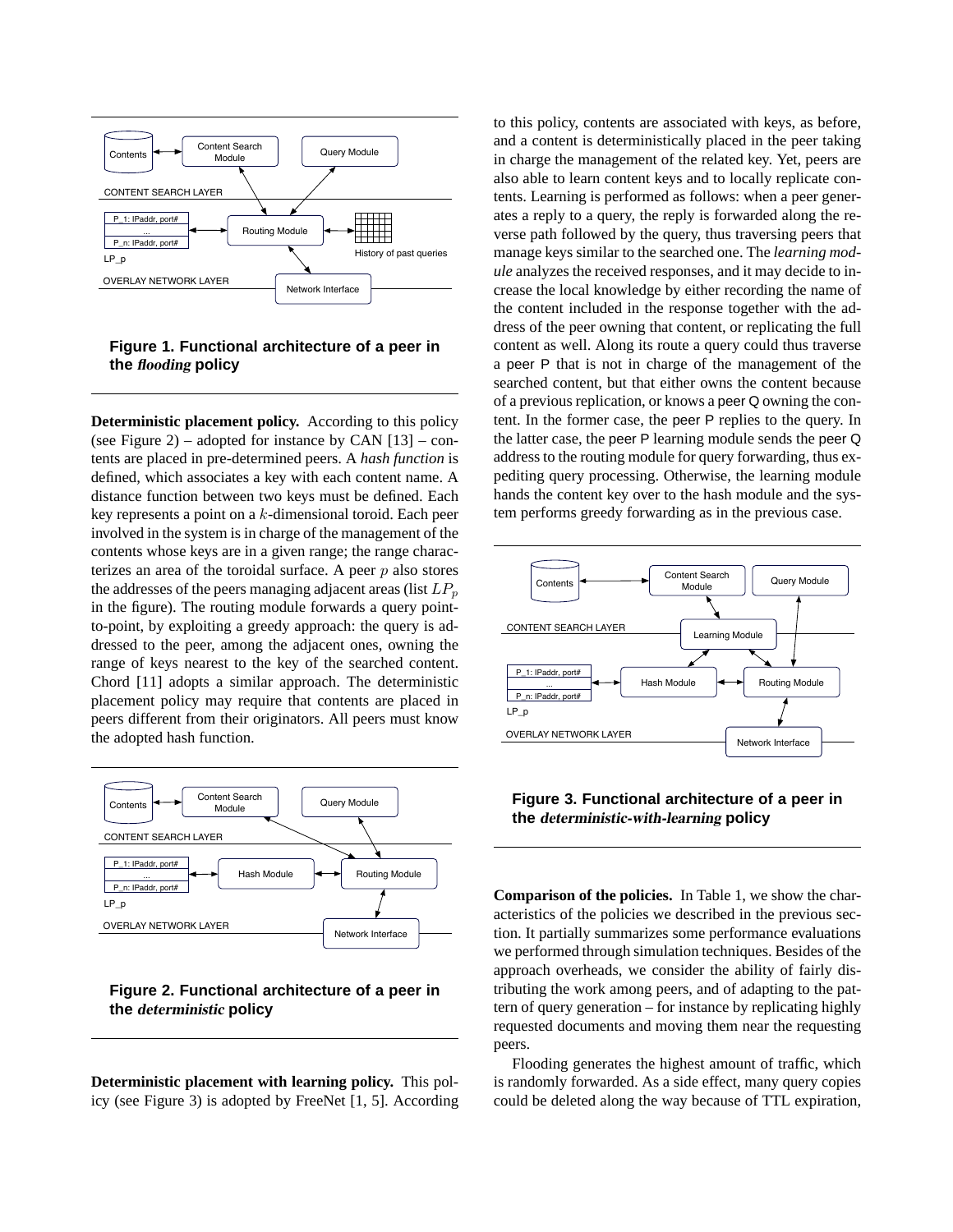|               | communication | memory   | processing | load      | adaptability |
|---------------|---------------|----------|------------|-----------|--------------|
|               | overhead      | overhead | overhead   | balancing |              |
| flooding      | high          | low      | high       | low       | no           |
| placement     | medium        | low      | medium     | high      | no           |
| placement     | low           | high     | medium     | high      | yes          |
| with learning |               |          |            |           |              |

**Table 1. Comparative overview of the characteristics of content distribution policies**

thus wasting network resources without accomplishing useful work. Due to the stateless approach, peers are not able to remember where frequently searched concepts are located. Moreover, a content could be not retrieved although it exists in the system. Processing a query is not expensive but the processing overhead is high because of the high overall number of queries to be processed. The random distribution of contents does not allow to achieve load balancing, nor to adapt to the request pattern. When using the flooding approach to manage knowledge, a concept is not guaranteed to be ever learnt by other peers besides of the one owning it. In case semantic queries are heavy to process, running a semantic engine could be affordable only by resource-rich devices. On the other hand, several replies could be obtained for a given query, thus boosting the knowledge dissemination process.

By contrast, the policies that adopt deterministic placement guarantee that an upper bound exists on the time needed to retrieve a content, if the content exists in the system. To adopt this approach for knowledge management, a placement technique should be devised that mirrors the affinity among concepts into the peers proximity in the overlay topology – so as to shorten query routes – while still guaranteeing load balancing.

The learning capability allows to adapt to network dynamics and changes in the content distribution, thus progressively yielding better performance in terms of latency to obtain a reply, number of responses collected for a given query, and number of generated messages. On the other hand, performance depends on both the amount of memory a peer uses to maintain locally replicated contents and content names, and the time needed to perform a remote copy of the content.

We have studied the policies behavior by means of simulations (see Figure 4). The reported results have been obtained considering a network composed by 1024 peers. The figure shows the mean query route length; a query stops when either the TTL expires, or the query is received at a peer owning the searched document. Each document has a unique key; each peer owns 3 documents. In the deterministic placement case, peers are mapped onto a  $32 \times 32$  square grid wrapped up in a toroidal structure. In the placement with learning case, each peer can record up to 10 neigh-



**Figure 4. Comparison of the performance of the three studied policies for** (a) **uniformly distributed queries on the key space, and** (b) **hot spot searches**

bors. Queries may concern either keys uniformly chosen from the key space (Figure  $4(a)$ ), or popular documents (Figure  $4(b)$ ). In the latter case, half of the queries concern the popular document, while the other queries are uniformly distributed on the remaining keys. In both cases the flood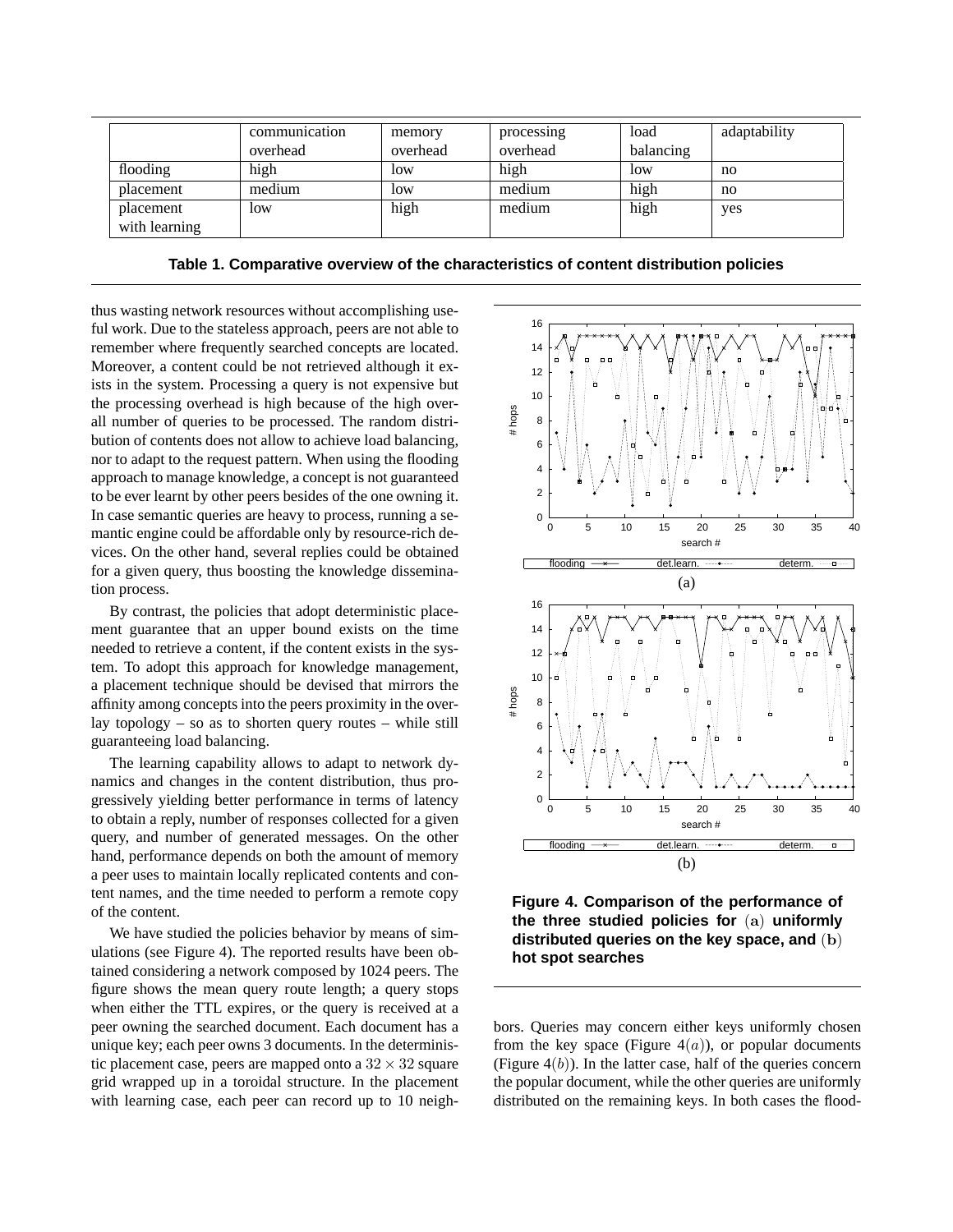ing policy shows the worst performance, as queries are randomly forwarded. The deterministic placement policy guarantees that a known upper bound exists on the path length. However, it is not able to adapt to the document request pattern, thus showing a comparable behavior under both query generation policies. By contrast, the placement with learning approach can dynamically replicate keys and documents, and this characteristic allows to achieve shorter delays to find the documents. This behavior is more evident in case most of the requests concern a popular document, whose replicas are maintained by several peers.

# **3. Requirements for knowledge sharing in P2P systems**

In contrast to content sharing in conventional P2P systems, a number of important additional requirements are to be addressed for knowledge sharing in peer-based systems. In particular, a semantically rich description of data sources to be shared is required. To this end, each peer provides a formal representation of its knowledge by means of a *peer ontology*. Furthermore, appropriate ontology matching techniques are required to identify semantic correspondences among similar concepts in different ontologies, in order to identify the neighbors of a peer based on established semantic correspondences. Finally, expressive query languages are needed for managing knowledge discovery processes.

**Ontology knowledge representation.** In conventional P2P systems, files to be shared are identified by means of their names. In a P2P system with knowledge sharing purposes, structured resources can be shared (e.g., structured data, semi-structured data), and a rich semantic knowledge representation has to be provided. This is accomplished through a peer ontology, thus exploiting Semantic Web techniques. Using a peer ontology, the resources shared by each peer can be represented in terms of concepts, properties, and semantic relations.

**Ontology matching techniques.** Conventional matching techniques for data retrieval are based on a perfect matching strategy. Having a target object to be retrieved, each node compares name and metadata specified for the target with the corresponding information about the objects it owns. In P2P systems for knowledge sharing, knowledge is represented by means of a peer ontology and semantic matching techniques are required to match target concept(s) specified in a query against peer ontology concepts. In this context, each peer is interested in comparing incoming requests against its peer ontology, in order to discover whether it can provide concepts matching the target. In order to address this requirement, appropriate matching models are required capable to cope with different levels of detail in concept descriptions. Matching techniques are exploited to perform dynamic matching at different levels of depth, with different degrees of flexibility and accuracy of results by taking into account various metadata elements (e.g., concept name, concept properties) separately or in combination. The matching process returns a ranked list of concepts semantically related to the target, in the range [0, 1]. A threshold  $t$  is specified to select the concepts in the ranked list with the affinity value greater than  $t$ . In a peer ontology, the meaning of ontology elements depends basically on the names chosen for their definition and on the relations they have with other elements in the ontology. In the matching process, an important requirement is related to the fact that these features can have a different impact in different ontology structures. In particular, the aim of matching techniques is to allow a dynamic choice of the kind of features to be considered in the matching process, with the goal of providing a wide spectrum of metrics suited for dealing with many different matching scenarios. A detailed description of an ontology matching algorithm we have developed for peer-based systems can be found in [3].

**Query/answer representation.** In P2P systems for knowledge sharing, two query models are defined to distinguish between two different kind of searches: the probe query model and the search query model.

*Probe query model.* The probe query model is used by a peer interested in extending its knowledge acquiring knowledge related to target concept(s) from other peers. Each peer having concepts matching the target concept(s) of a probe query can answer to the requesting peer. The answer to a probe query is constituted by metadata about concepts having semantic affinity with the target. A requesting peer can use the answer to a probe query to extend its knowledge on target concept(s) with new properties or relations.

*Search query model.* The search query model is used by a peer in order to find in the network data related to one or more concepts of interest. Each peer storing data matching the target concept(s) of a search query can answer to the requesting peer.

Probe queries, conceived for allowing knowledge sharing between nodes, represent a real add-on with respect to conventional search query models. For knowledge sharing, we require an expressive probe query representation to support the specification of concepts, properties, and semantic relations, as well as the specification of the matching model and the matching threshold required for the query processing. A reference template for probe queries is shown in Figure 5. It is composed of the following clauses:

- *Find:* list of target concept(s) names.
- *With:* (optional) list of properties of the target concept(s).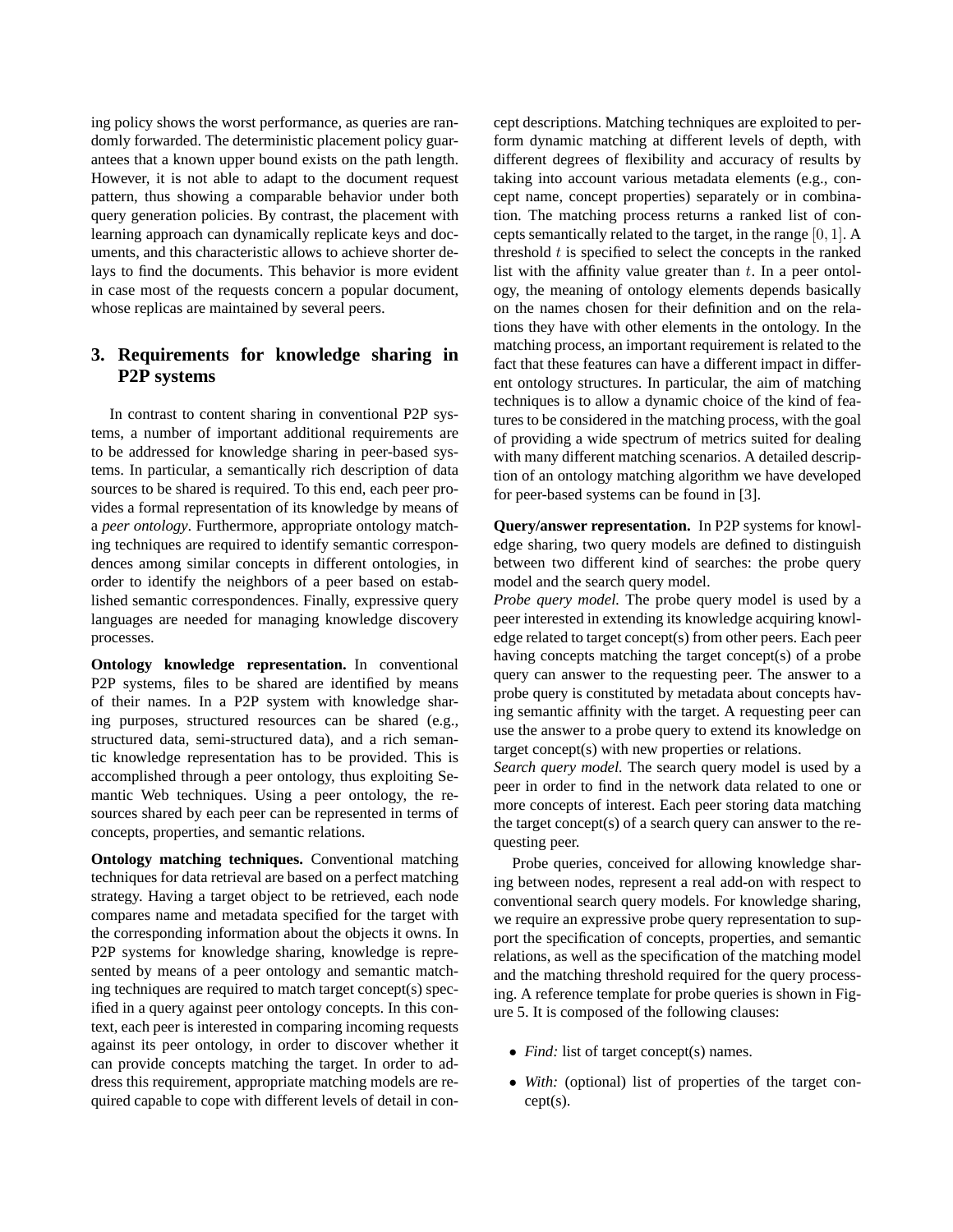- *Where:* (optional) list of conditions to be verified by the property values, and/or (optional) list of concepts related to the target by a semantic relation.
- *Matching model:* (optional) specification of the matching model asked by the requesting peer to process the query.
- *Matching threshold:* (optional) specification of the threshold value t, with  $t \in (0, 1]$  to be used for the selection of matching concepts based on the semantic affinity value determined by the matching process. If a matching threshold is not specified in the query, the answering peer adopts its own default threshold.

| Find               | Target concept name [, ]                                         |
|--------------------|------------------------------------------------------------------|
| With               | (Property name) [, ]]                                            |
| <b>Where</b>       | Condition, (related concept, semantic<br>relation name) $[$ , ]] |
| Matching model     | Matching model to be used]                                       |
| Matching threshold | $t \in (0, 1]$                                                   |

**Figure 5. Probe query template**

When a peer receives a query from another peer, the query is processed in order to extract the target concept(s) and the matching model to use. In particular, the query is transformed into an ontological description of the target concept(s) (using information in the Find, With, and Where clauses) for comparison against the peer ontology.

Once concepts matching a target concept have been identified using the matching algorithm, they are returned to the requesting peer through a query answer, which contains the list of concepts matching the target. Each concept is described by the following answer template (see Figure 6):

- *Concept:* name of the matching concept.
- *Properties:* (optional) list of properties of the matching concept.
- *Adjacents:* (optional) list of concepts related to the matching concept by a semantic relation.
- *Matching:* set of pairs  $\langle$  target concept, affinity value $\rangle$ , specifying the target concept with which the matching concept matches, together with the corresponding affinity value.
- *Location relations:* (optional) list of location relations known by the answering peer for a matching concept.
- *Matching model:* specification of the matching model applied to process the query.
- *Matching threshold:* (optional) specification of the threshold value t, with  $t \in (0,1]$  used for the selection of matching concepts based on the semantic

affinity value determined by the matching process.

| {Concept            | Concept name                                                |
|---------------------|-------------------------------------------------------------|
| Properties          | $\langle$ Property name $\rangle$ [, ]]                     |
| [Adjacents          | (related concept, semantic relation<br>name $\langle$ [, ]] |
| Matching            | (Target concept, affinity value) [, ]                       |
| [Location Relations | Location relation $[, ]$                                    |
| Matching model      | Matching model name                                         |
| Matching threshold  | $t \in (0,1]$                                               |

# **4. A semantic engine architecture for knowledge sharing**

According to the requirements illustrated in Section 3, we present a reference semantic engine architecture to support knowledge sharing in P2P systems. Such an architecture provides a semantic infrastructure which enables each peer of a P2P network to evolve the *content search layer* of conventional P2P architectures to a *knowledge search layer* enriched with semantic functionalities. As shown in Figure 7, the semantic engine is composed of the following components:



**Figure 7. The semantic engine architecture**

• **Peer ontology manager.** The peer ontology manager is responsible for maintaining the peer ontology which is organized into a *peer knowledge layer* and a *network knowledge layer*, respectively. The peer knowledge layer describes the knowledge a peer brings to the network. The network knowledge layer describes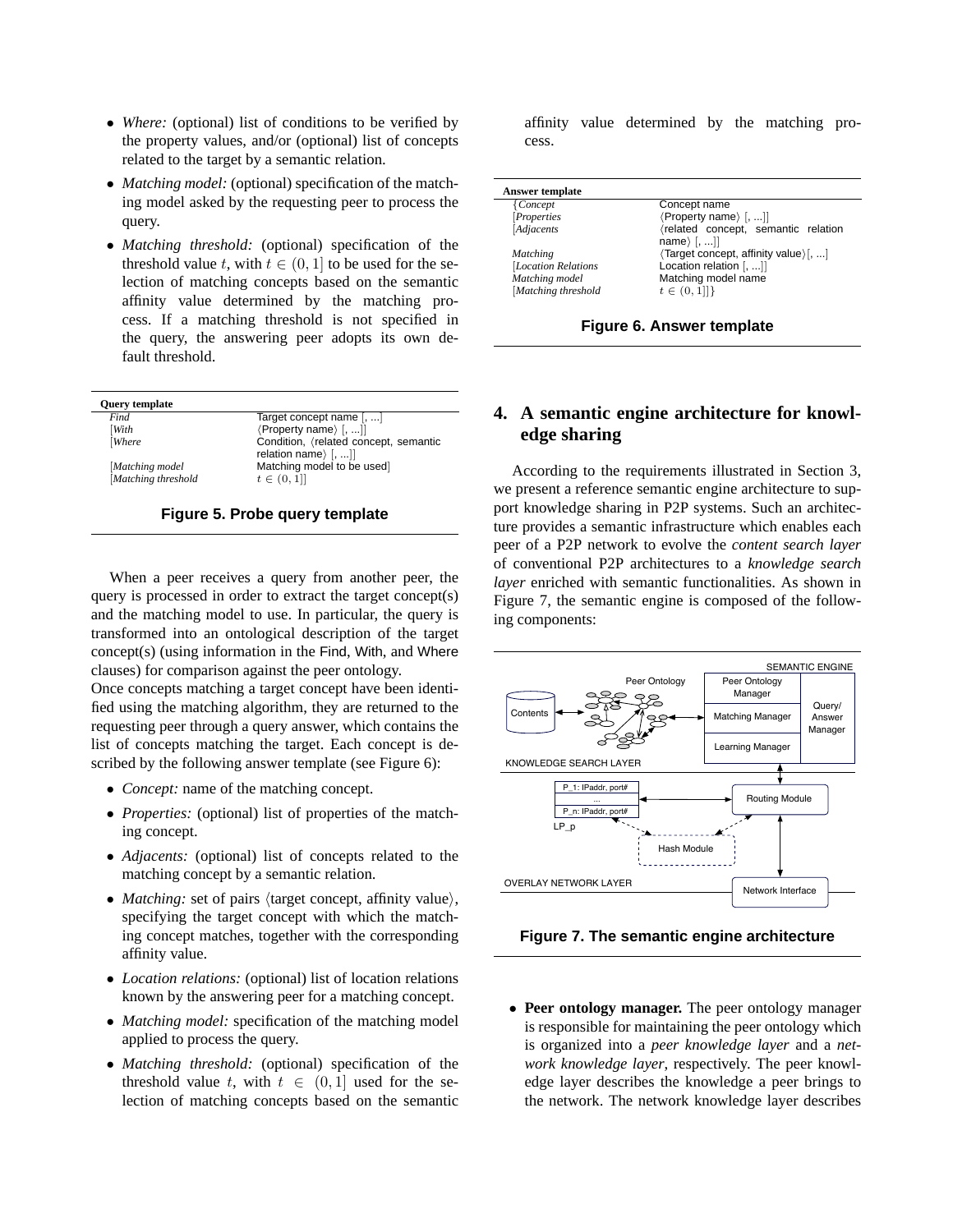the knowledge that a generic peer P has of the knowledge owned by other peers in the network. When a peer P receives a content concept from another peer P1 in response to a probe query, the peer ontology manager stores in the network knowledge layer a description of the peer P1. Peer descriptions are given in form of *network concepts*, characterized by a set of properties describing the network features of P1 (e.g., IP-address, bandwidth). A *location relation* connects a content concept  $c$  with a network concept  $c'$  describing a node containing resource concepts matching  $c$  (i.e., concepts semantically related to c). A generic peer P can increase its knowledge by adding/extending content concepts and/or by adding new location relations and network concepts.

- **Matching manager.** The matching manager is responsible for performing semantic matching between a target concept in a query and concepts in the peer ontology. With respect to the content search engine of conventional P2P architectures, the matching manager provides a semantic improvement in concept comparison, by considering both the linguistic and the contextual features of ontology concepts in peer ontologies. A detailed description of the ontology matching algorithm we have developed for the matching manager is presented in [3, 4]
- **Query/answer manager.** The query/answer manager is responsible for query composition, processing, and answering. With respect to conventional P2P architectures, the functionalities of this component are provided by the query3 module. We have integrated the query/answer manager in the semantic engine because of the strong interaction with the matching manager, as described in Section 3.
- **Learning manager.** The learning manager is responsible for the acquisition of information about the placement of contents in the network in order to increase query distribution effectiveness. In contrast to conventional P2P architectures, the learning manager has been integrated in the knowledge search space because information about content distribution are maintained and accessed through peer ontologies.

The semantic engine enables peers to support knowledge sharing requirements, and constitutes a flexible infrastructure capable to cope with any P2P architecture implemented in the overlay network layer  $1$ . Nevertheless, the presence of semantic functionalities based on peer ontologies and matching techniques poses additional issues which are to be addressed when considering the interaction between the semantic engine and the Overlay Network. With respect to the P2P architectures presented in Section 2, we discuss how the Overlay Network components can be properly adapted to cooperate with the semantic engine components to support knowledge sharing functionalities.

**Flooding with learning.** The query distribution protocol adopted in the flooding policy, is wasteful due to the high generated traffic and the processing overhead. In order to improve the performance of such an approach, the semantic engine can be adopted to support a semantics-based query distribution protocol. Each peer exploits its peer ontology in order to maintain information about semantically related concepts stored in other peers by means of location relations. For instance, a location relation connecting a content concept  $CC$  with a network concept  $NC$ , is used to represent that the peer described through NC can provide concepts semantically related to CC. When a peer has to forward a probe query containing a target concept  $TC$ , the peer ontology is exploited by semantic matching techniques: (i) to discover concepts semantically related to  $TC$ , and (ii) to identify location relations connecting such concepts to a set of network concepts describing the peers to which the query is to be sent, by avoiding flooding. A learning manager has to manage and update the location relations referring to other peers knowledge.

**Semantic placement.** As the deterministic content placement, the semantic knowledge placement combines a predefined network structure with a hash function in order to implement an efficient query distribution protocol. Concepts are dynamically distributed in the network following similarity criteria, so that each peer maintains in its peer ontology concepts with a high affinity among them. When a target concept  $TC$  is to be placed in the network, each peer evaluates the semantic affinity of  $TC$  with the concepts actually stored in its peer ontology, by exploiting semantic matching techniques in order to decide if  $TC$  is to be inserted in the peer ontology or if it is to be forwarded for a better placement. As described in Section 2, simulation results show that deterministic knowledge placement can improve query distribution efficiency due to hashing. When semantic criteria are followed for knowledge placement, hashing improvements are possible only if the hash function adopted preserves the semantics of the affinity evaluation.

**Semantic placement with learning.** Combining learning techniques and semantic knowledge placement, an adaptive P2P architecture can be defined. As described in semantic placement, knowledge is distributed in the network according to similarity criteria. When a target concept  $TC$ is to be placed in the network, each peer applies semantic

<sup>1</sup> In Figure 7, a comprehensive representation of the three overlay network architectures presented in Section 2 are summarized. The hash module is represented through broken lines because only the deterministic placement and deterministic placement with learning policies require this module.